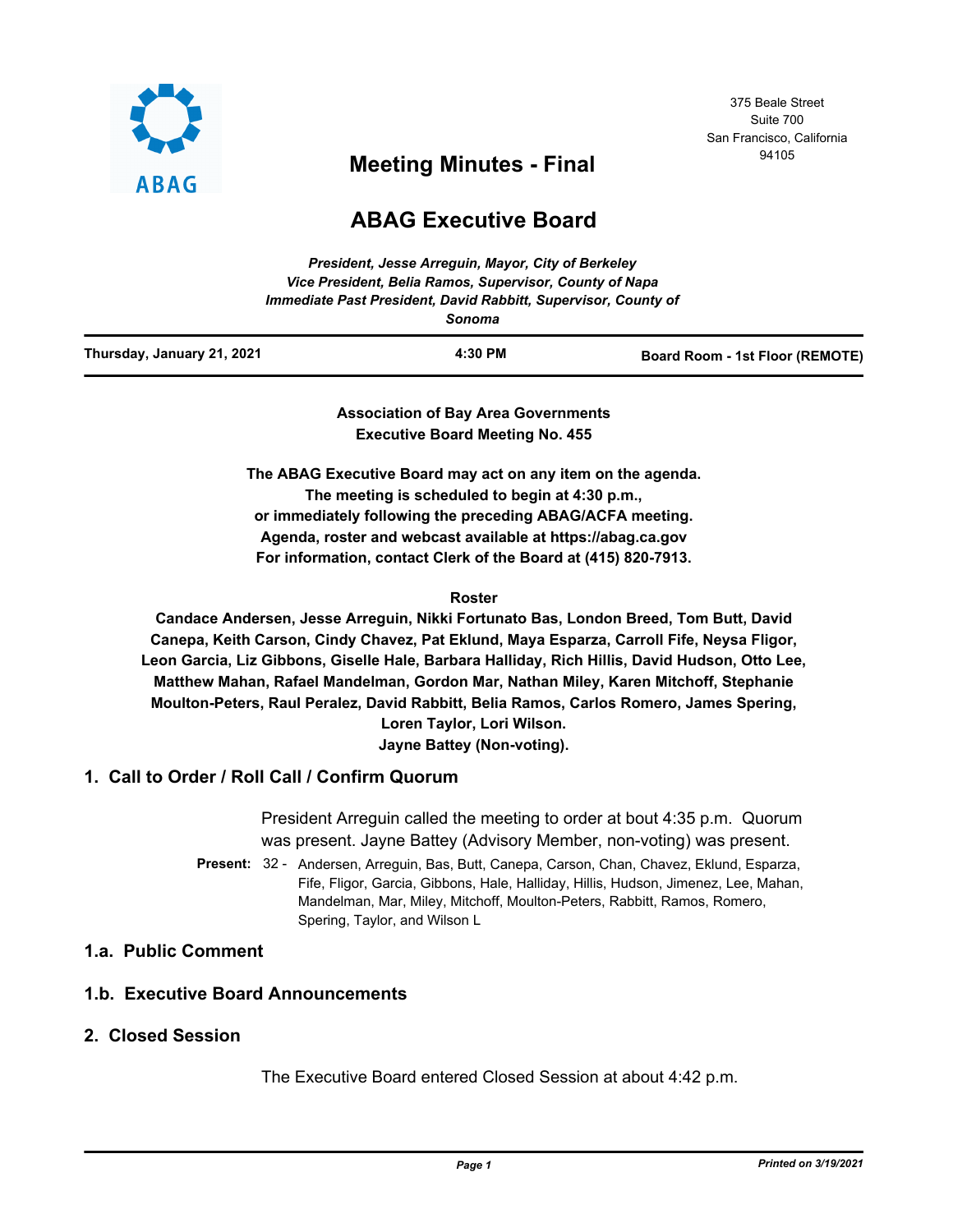## [21-0218](http://mtc.legistar.com/gateway.aspx?m=l&id=/matter.aspx?key=21811) Closed Session-CONFERENCE WITH LEGAL COUNSEL-EXISTING LITIGATION

The ABAG Executive Board will meet in closed session pursuant to Government Code Section 54956.9(a) and paragraph (1) of subdivision (d) of Government Code Section 54956.9 to confer with counsel regarding New Livable California, et al. v. Association of Bay Area Governments, Court of Appeal Case No. A159235.

#### **3. Open Session**

The Executive Board returned to Open Session at about 5:40 p.m. There was no reportable action.

[21-0219](http://mtc.legistar.com/gateway.aspx?m=l&id=/matter.aspx?key=21812) OPEN SESSION-REPORT OUT FROM CLOSED SESSION

#### **4. President's Report**

**4.a.** [21-0085](http://mtc.legistar.com/gateway.aspx?m=l&id=/matter.aspx?key=21678) ABAG President's Report for January 21, 2021

President Arreguin gave the report.

#### **5. Executive Director's Report**

**5.a.** [21-0086](http://mtc.legistar.com/gateway.aspx?m=l&id=/matter.aspx?key=21679) Executive Director's Report for January 21, 2021

Therese W. McMillan gave the report.

#### **6. Executive Board Consent Calendar**

#### **Upon the motion by Eklund and second by Gibbons, the Consent Calendar was approved. The motion passed unanimously by the following vote:**

- Aye: 28 Andersen, Arreguin, Bas, Butt, Carson, Chan, Chavez, Eklund, Fife, Fligor, Garcia, Gibbons, Hale, Halliday, Hillis, Hudson, Jimenez, Lee, Mahan, Mar, Mitchoff, Moulton-Peters, Rabbitt, Ramos, Romero, Spering, Taylor, and Wilson L
- **Absent:** 4 Canepa, Esparza, Mandelman, and Miley
- **6.a.** [21-0087](http://mtc.legistar.com/gateway.aspx?m=l&id=/matter.aspx?key=21680) Approval of ABAG Executive Board Minutes of December 17, 2020
- **6.b.** [21-0212](http://mtc.legistar.com/gateway.aspx?m=l&id=/matter.aspx?key=21805) Authorization to enter into a contract with Collective Strategies Consulting LLC, in an amount not to exceed \$150,000 for services for the Bay Area Regional Energy Network (BayREN) through December 31, 2021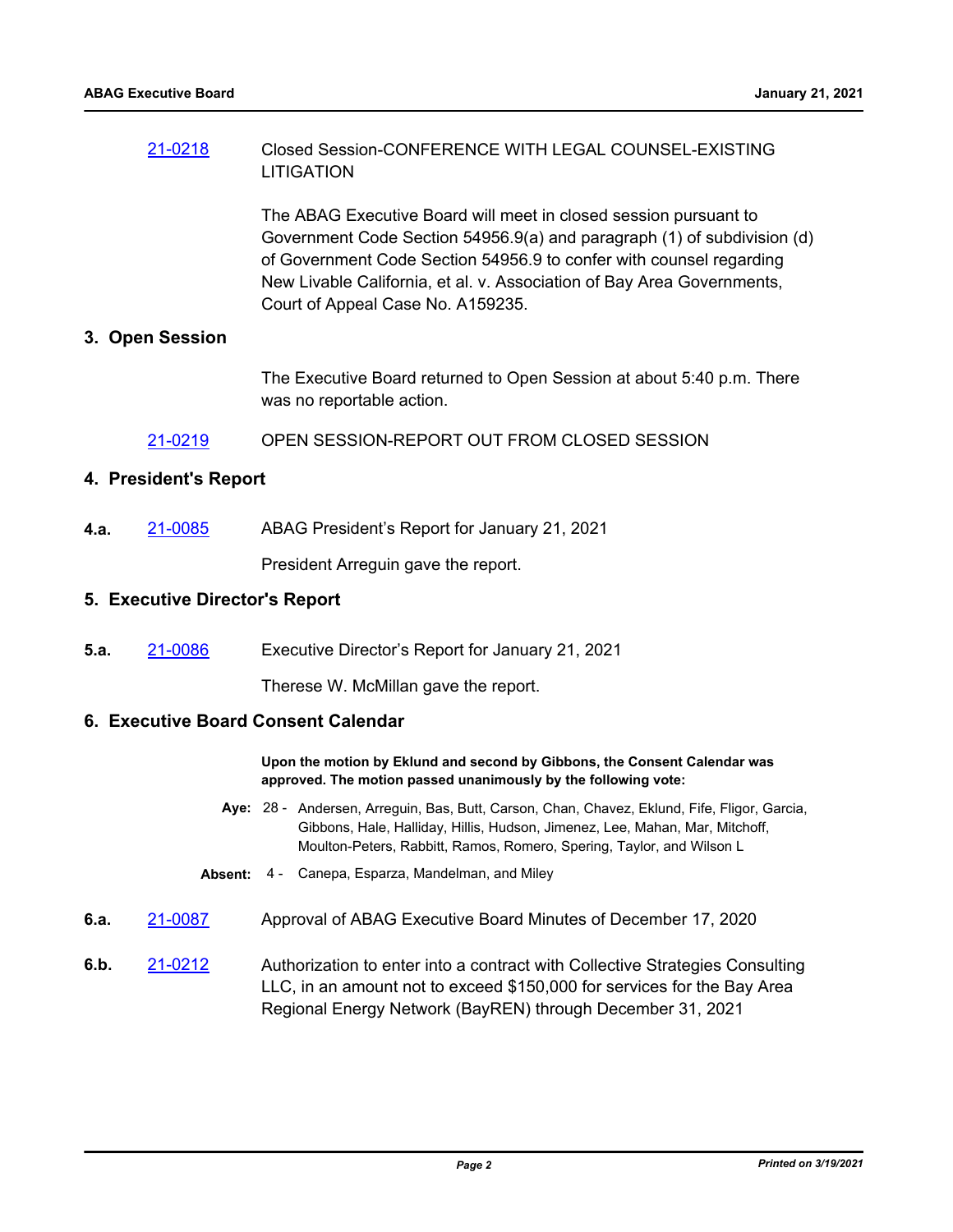| 6.c. | 21-0213        | Authorization to amend a Bay Area Regional Energy Network (BayREN)<br>contract with Grounded Research and Consulting, LLC, in an amount not to<br>exceed \$190,325 for services for BayREN implementation through<br>December 31, 2022                                           |
|------|----------------|----------------------------------------------------------------------------------------------------------------------------------------------------------------------------------------------------------------------------------------------------------------------------------|
| 6.d. | 21-0214        | Authorization to amend a Bay Area Regional Energy Network (BayREN)<br>contract with the County of San Mateo in an amount not to exceed \$50,500<br>to provide services for services for BayREN implementation through<br>December 31, 2022                                       |
| 6.e. | 21-0215        | Authorization to amend a contract with Visual Strategies for Association of<br>Bay Area Governments website operations and maintenance in an amount<br>not to exceed \$132,500 for Fiscal Year 2020-2021                                                                         |
| 6.f. | 21-0216        | Authorization to enter into contract with the East Bay Regional Park District<br>on behalf of the San Francisco Bay Area Water Trail Program to support<br>ADA accessible water recreation facilities in an amount not to exceed<br>\$120,000 February 28, 2021 to March 1, 2023 |
| 6.g. | <u>21-0226</u> | Contract Authorizations related to ABAG's Integrated Regional Water<br>Management (IRWM) Disadvantaged Community and Tribal Involvement                                                                                                                                          |

**6.h.** [21-0227](http://mtc.legistar.com/gateway.aspx?m=l&id=/matter.aspx?key=21820) Ratification of Appointments to Committees

Program (DACTIP) Grant

## **7. ABAG Finance Committee**

**7.a.** [21-0089](http://mtc.legistar.com/gateway.aspx?m=l&id=/matter.aspx?key=21682) Report on ABAG Finance Committee Meeting of January 21, 2021, and Confirmation of the Election of Chair and Vice Chair

Chair Mitchoff gave the report.

**Upon the motion by Arreguin and second by Hudson, the election of Mitchoff as Chair of the Finance Committee was confirmed. The motion passed unanimously by the following vote:**

- Aye: 27 Andersen, Arreguin, Bas, Carson, Chan, Chavez, Eklund, Fife, Fligor, Garcia, Gibbons, Hale, Halliday, Hillis, Hudson, Jimenez, Lee, Mahan, Mar, Mitchoff, Moulton-Peters, Rabbitt, Ramos, Romero, Spering, Taylor, and Wilson L
- **Absent:** 5 Butt, Canepa, Esparza, Mandelman, and Miley

## **8. ABAG Housing Committee**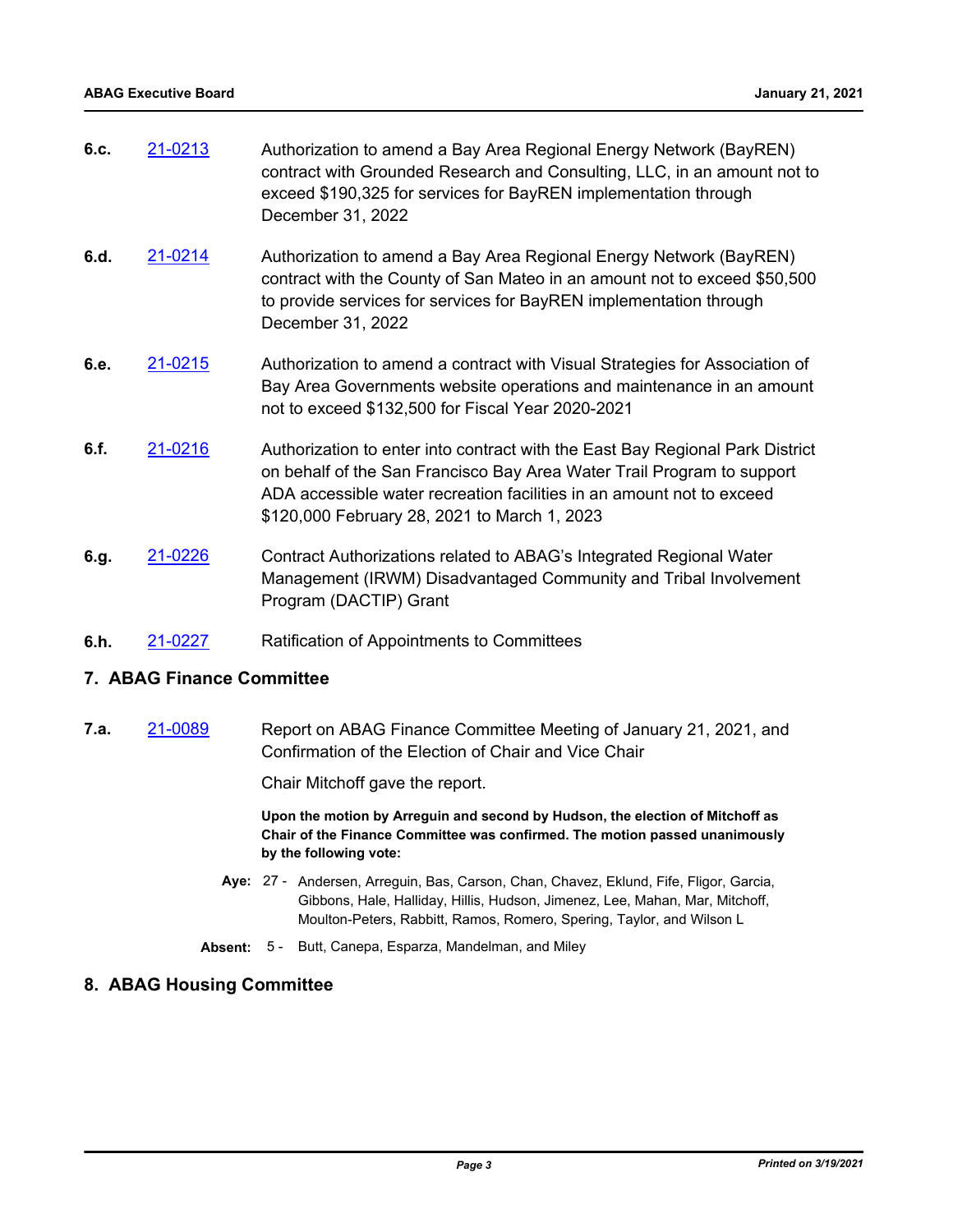**8.a.** [21-0091](http://mtc.legistar.com/gateway.aspx?m=l&id=/matter.aspx?key=21684) Report on ABAG Housing Committee Meeting of January 7, 2021, and Confirmation of the Election of Chair and Vice Chair

Chair Wilson gave the report.

**Upon the motion by Wilson and second by Ramos, the election of WIlson as Chair of the Housing Committee and Romero as Vice Chair was confirmed. The motion passed unanimously by the following vote:**

- Aye: 29 Andersen, Arreguin, Bas, Butt, Carson, Chan, Chavez, Eklund, Fife, Fligor, Garcia, Gibbons, Hale, Halliday, Hillis, Hudson, Jimenez, Lee, Mahan, Mandelman, Mar, Mitchoff, Moulton-Peters, Rabbitt, Ramos, Romero, Spering, Taylor, and Wilson L
- **Absent:** 3 Canepa, Esparza, and Miley
- **8.b.** [21-0092](http://mtc.legistar.com/gateway.aspx?m=l&id=/matter.aspx?key=21685) Approval of Allocation of \$4.2 million in Regional Early Action Planning funds to Regional Planning Collaboratives

Chair Wilson gave the report.

**Upon the motion by Wilson and second by Hudson, the allocation of \$4.2 million in Regional Early Action Planning grant funds to Regional Planning Collaboratives was confirmed. The motion passed unanimously by the following vote:**

- Aye: 29 Andersen, Arreguin, Bas, Butt, Carson, Chan, Chavez, Eklund, Fife, Fligor, Garcia, Gibbons, Hale, Halliday, Hillis, Hudson, Jimenez, Lee, Mahan, Mandelman, Mar, Mitchoff, Moulton-Peters, Rabbitt, Ramos, Romero, Spering, Taylor, and Wilson L
- **Absent:** 3 Canepa, Esparza, and Miley

#### **9. Joint MTC ABAG Legislation Committee**

**9.a.** [21-0090](http://mtc.legistar.com/gateway.aspx?m=l&id=/matter.aspx?key=21683) Report on Joint MTC ABAG Legisaltion Committee Meeting of January 8, 2021

President Arreguin gave the report.

#### **10. ABAG Administrative Committee**

**10.a.** [21-0088](http://mtc.legistar.com/gateway.aspx?m=l&id=/matter.aspx?key=21681) Report on ABAG Administrative Committee Meeting of January 8, 2021

President Arreguin gave the report.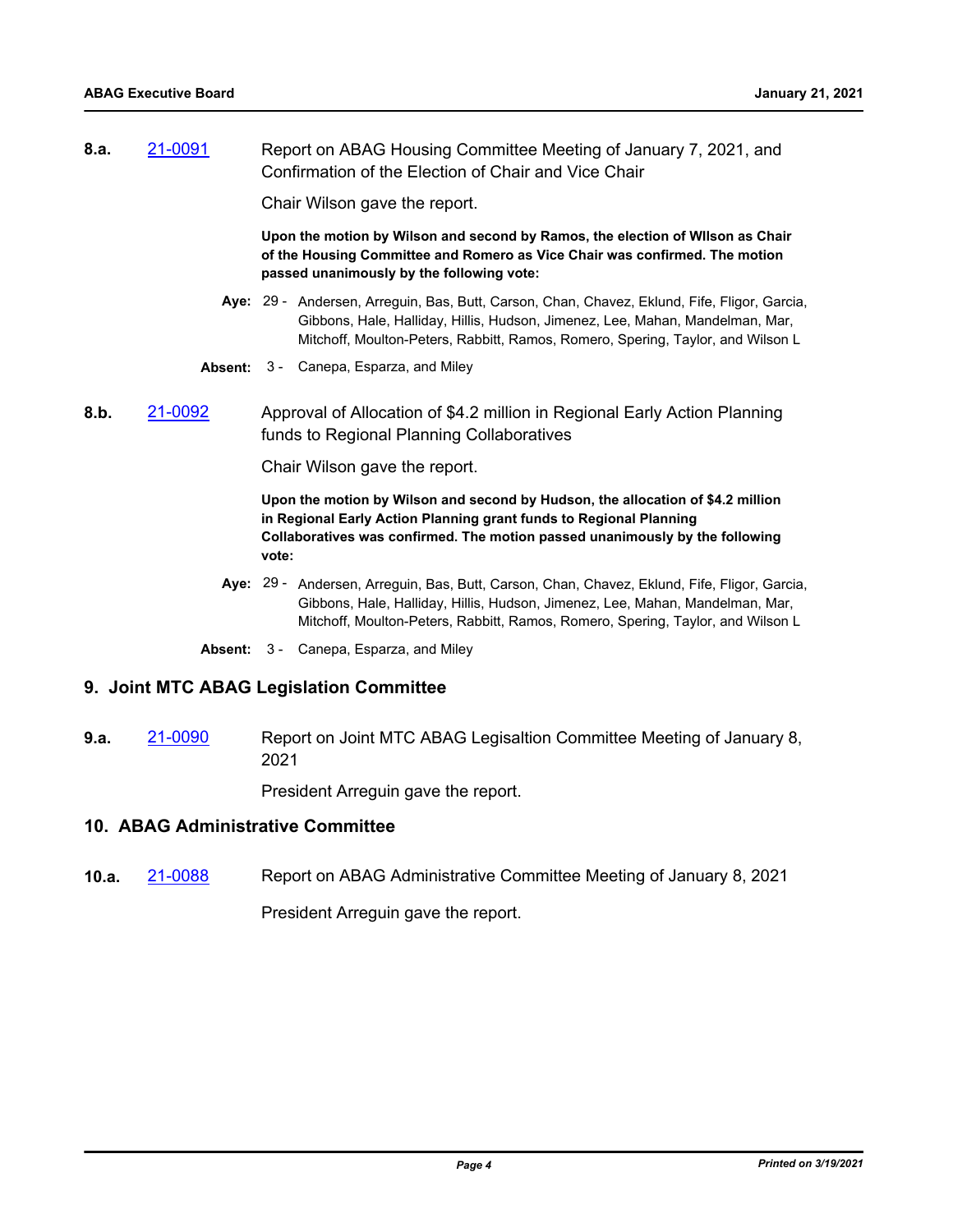| 10.b. | 21-0094 | Adoption of ABAG Resolution No. 01-2021: Plan Bay Area 2050 Final |
|-------|---------|-------------------------------------------------------------------|
|       |         | Blueprint: Approval as Preferred EIR Alternative                  |

Presentation on the Plan Bay Area 2050 Final Blueprint Outcomes, including performance and equity outcomes, and recommendation to advance the Final Blueprint as the Preferred Alternative in the EIR process.

Dave Vautin gave the report.

The following gave public comment: Robert Fruchtman, Eric Filseth, Bob Allen, Shajuti Hossain, Fernando Marti, Peter Papadopoulos, Rich Hall, Susan Candell, Julie Testa, Larisa Pedroncelli.

The following submitted public comment: City of Palo Alto, City and County of San Francisco.

**Upon the motion by Arreguin and second by Spering, the ABAG Executive Board adopted ABAG Resolution No. 01-2021 and referred to staff to consider regional issues of gentrification and displacement in the EIR alternatives development as described in slide 9 of the staff presentation. The motion passed unanimously by the following vote:**

Aye: 32 - Andersen, Arreguin, Bas, Butt, Canepa, Carson, Chan, Chavez, Eklund, Esparza, Fife, Fligor, Garcia, Gibbons, Hale, Halliday, Hillis, Hudson, Jimenez, Lee, Mahan, Mandelman, Mar, Miley, Mitchoff, Moulton-Peters, Rabbitt, Ramos, Romero, Spering, Taylor, and Wilson L

#### **11. ABAG Regional Planning Committee**

**11.a.** [21-0093](http://mtc.legistar.com/gateway.aspx?m=l&id=/matter.aspx?key=21686) Report on ABAG Regional Planning Committee Meeting of January 14, 2021, and Confirmation of the Election of Chair and Vice Chair

Chair Mitchoff gave the report.

**Upon the motion by Mitchoff and second by Arreguin, the election of Mitchoff as Chair of the Regional Planning Committee and Romero as Vice Chair was confirmed. The motion passed unanimously by the following vote:**

Aye: 32 - Andersen, Arreguin, Bas, Butt, Canepa, Carson, Chan, Chavez, Eklund, Esparza, Fife, Fligor, Garcia, Gibbons, Hale, Halliday, Hillis, Hudson, Jimenez, Lee, Mahan, Mandelman, Mar, Miley, Mitchoff, Moulton-Peters, Rabbitt, Ramos, Romero, Spering, Taylor, and Wilson L